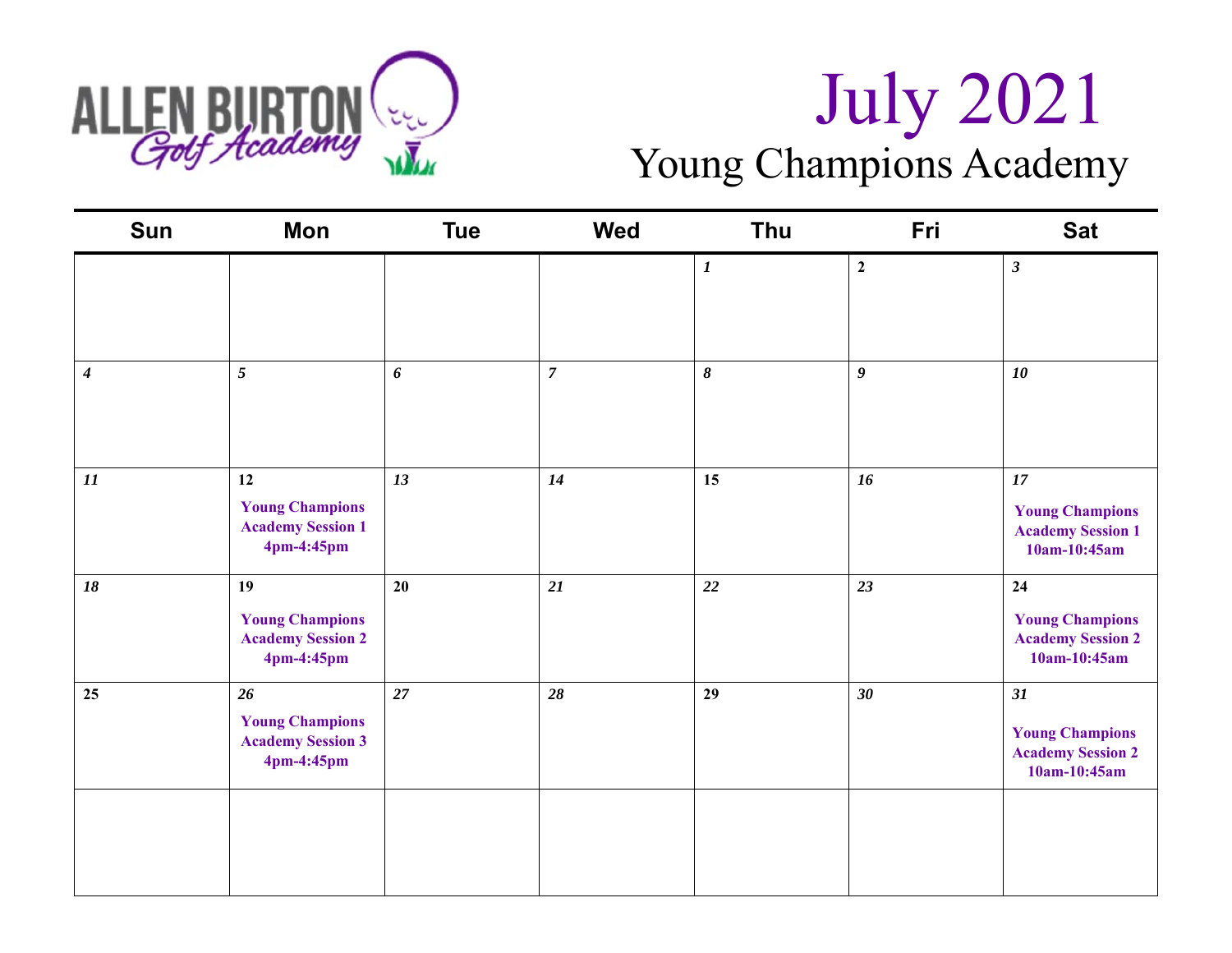

### Young Champions Academy

| <b>Sun</b>       | Mon                                                                                | <b>Tue</b>     | <b>Wed</b>       | <b>Thu</b> | Fri | <b>Sat</b>                                                                           |
|------------------|------------------------------------------------------------------------------------|----------------|------------------|------------|-----|--------------------------------------------------------------------------------------|
|                  |                                                                                    |                |                  |            |     |                                                                                      |
| $\boldsymbol{l}$ | $\overline{2}$<br><b>Young Champions</b><br><b>Academy Session 4</b><br>4pm-4:45pm | $\mathfrak{z}$ | $\boldsymbol{4}$ | 5          | 6   | $\overline{7}$<br><b>Young Champions</b><br><b>Academy Session 4</b><br>10am-10:45am |
| 8                | 9<br><b>Young Champions</b><br><b>Academy Session 5</b><br>4pm-4:45pm              | 10             | 11               | 12         | 13  | 14<br><b>Young Champions</b><br><b>Academy Session 5</b><br>10am-10:45am             |
| 15               | 16<br><b>Young Champions</b><br><b>Academy Session 6</b><br>4pm-4:45pm             | 17             | 18               | 19         | 20  | 21<br><b>Young Champions</b><br><b>Academy Session 6</b><br>10am-10:45am             |
| 22               | 23<br><b>Young Champions</b><br><b>Academy Session 7</b><br>4pm-4:45pm             | 24             | 25               | 26         | 27  | 28<br><b>Young Champions</b><br><b>Academy Session 7</b><br>10am-10:45am             |
| 29               | 30<br><b>Young Champions</b><br><b>Academy Session 8</b><br>4pm-4:45pm             | 31             |                  |            |     |                                                                                      |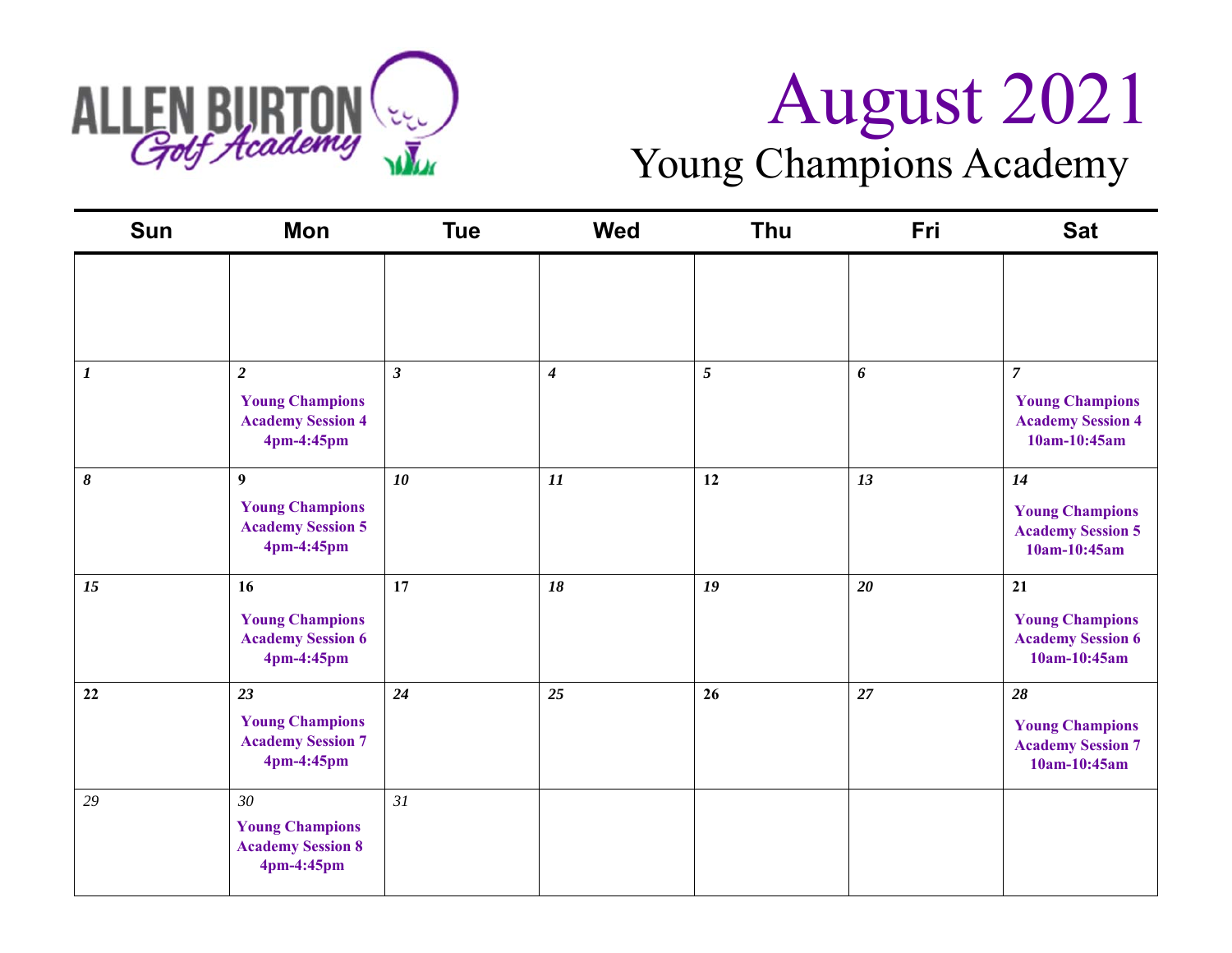

# September 2021 Young Champions Academy

| Sun            | Mon                                                                     | <b>Tue</b>     | <b>Wed</b>       | Thu            | Fri          | <b>Sat</b>                                                                 |
|----------------|-------------------------------------------------------------------------|----------------|------------------|----------------|--------------|----------------------------------------------------------------------------|
|                |                                                                         |                | $\boldsymbol{I}$ | $\overline{2}$ | $\mathbf{3}$ | $\boldsymbol{4}$<br><b>Labor Day</b><br>No Golf Academy<br><b>Programs</b> |
| $\mathfrak{F}$ | 6<br><b>Labor Day</b><br>No Golf Academy<br><b>Programs</b>             | $\overline{7}$ | 8                | 9              | 10           | 11<br><b>Young Champions</b><br><b>Academy Session 8</b><br>$10am-10:45am$ |
| 12             | 13<br><b>Young Champions</b><br><b>Academy Session 9</b><br>4pm-4:45pm  | 14             | 15               | 16             | 17           | 18<br><b>NO SESSION</b>                                                    |
| 19             | 20<br><b>Young Champions</b><br><b>Academy Session 10</b><br>4pm-4:45pm | 21             | 22               | 23             | 24           | 25<br><b>Young Champions</b><br><b>Academy Session 10</b><br>10am-10:45am  |
| 26             | 27<br><b>Young Champions</b><br><b>Academy Session 11</b><br>4pm-4:45pm | 28             | 29               | 30             |              |                                                                            |
|                |                                                                         |                |                  |                |              |                                                                            |